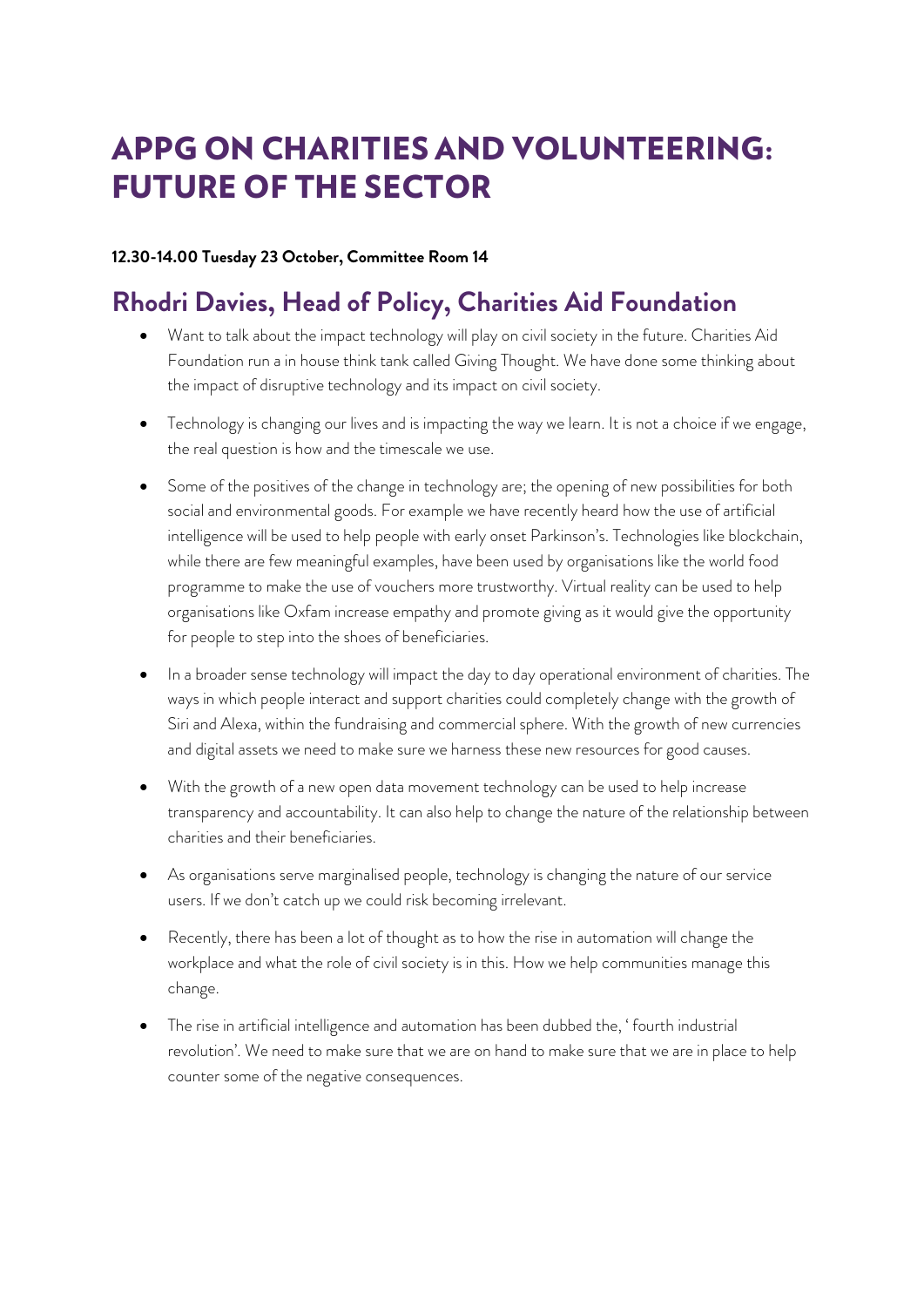## **Julia Unwin, Chair of the Independent Inquiry Into the Future of Civil Society**

- We launched the civil society futures inquiry two years ago which is finally reporting in November 2018. We did not do a standard inquiry, we went around England and really dove deep into local communities. When visiting small organisations across the country you get the sense of how much the environment is changing and the challenges that many communities face. We are detached from civil society.
- A key finding was that place and space really matter, in particular where people work and enjoy themselves. Civil society is important when asking what the meaning of place really is, especially in regard to history and culture. There is an anxiety of our diminishing shared spaces, this leads to little mixing in communities.
- Bedraggled shared civil society spaces are important. When we engaged with young people we found that they are just as proud of where they come from than other age groups.
- The changing nature of work and purpose has impacted men, previously their main affiliation and identity came from their place of work. The high turnover of work is affecting people's sense of belonging and affiliation. We need to make sure that civil society is there to help make sure people feel proud and have a sense of belonging.
- Our communities are deeply divided in terms of towns, cities, racism and civil society.
- The shape of civil society is changing, institutions are challenging and tripping each other up. How do we respond to people who say we got it wrong. Small local groups do not feel that government has their back. Trust is like a currency it is worth more than our brand name and balance sheets. Trust keeps us going with government and the community.
- Civil society needs to pay attention to our big challenges. If we had listened to our communities we would not have been surprised by the outcome of the Brexit vote. Civil society highlighted both the Windrush scandal and stories of sexual exploitation before the stories blew up in national press.
- Civil society needs to invest in trust as we enter the fourth industrial revolution. We have an urgent task to respond to our challenges and to make sure there are no cold spots in civil society. Government is dependent on a strong and healthy civil society. There has never been an example in history of when civil society has not stepped up to big changes in society. Our purpose has been to connect people to power.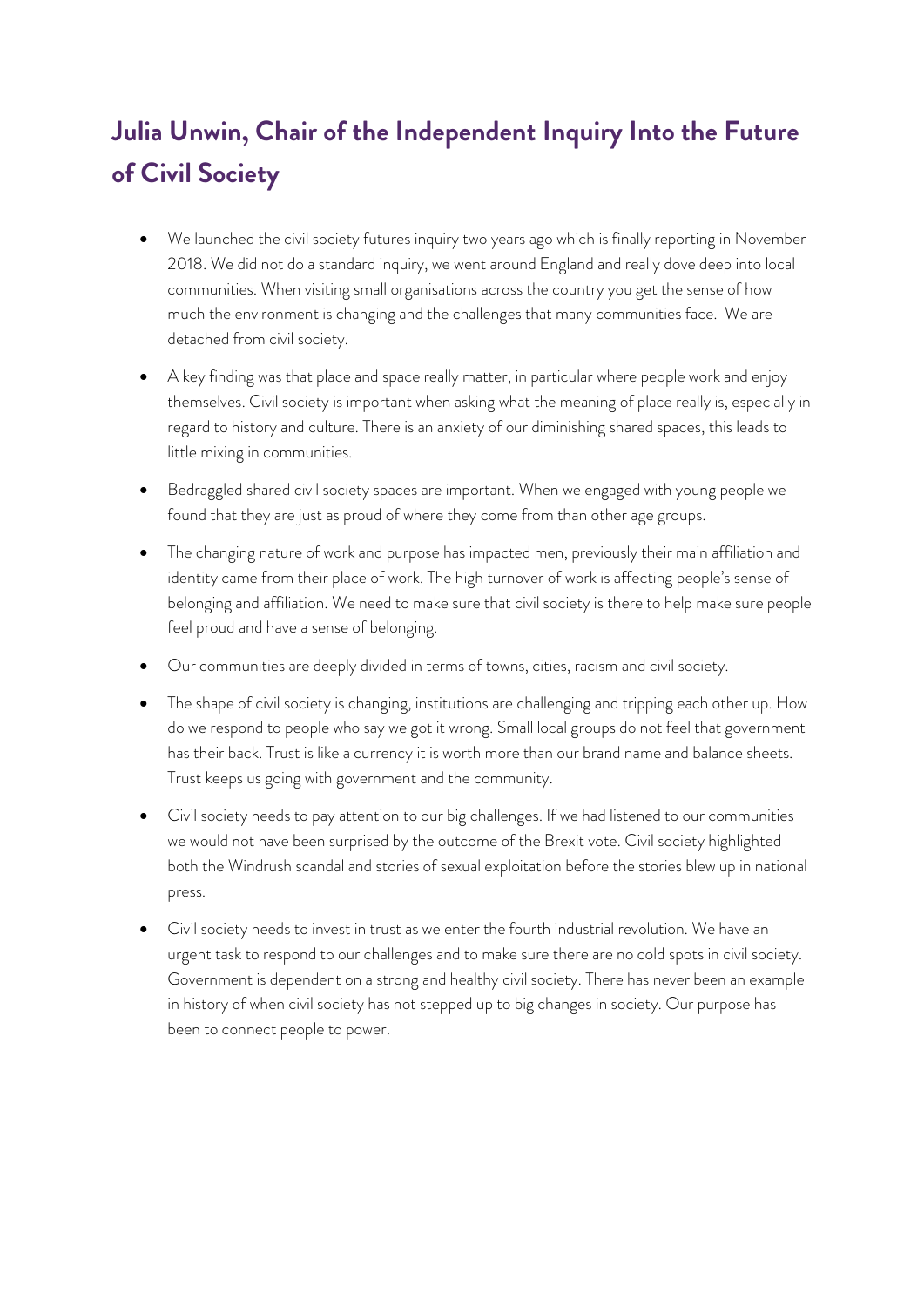# **Kirsty McNeil, Policy, Advocacy and Campaigns, Save the Children**

- Using Gary Lineker as an example, he encompasses lots of different labels, is he a celebrity, activist or a publisher? In reality,he is all of these things- he typifies the charity sector's monopoly on civil society.
- With a growth in corporations incorporating corporate social responsibility and growth of social enterprises we need to start seeing these organisations as our competition. We need to reappraise what makes us different and valuable in this sector.
- One of the things we do that is different is campaigning. We are in a constant state of defending certain government policies e.g. the commitment to spend 0.7% of GDP on aid. We are constantly defending this policy from the scrutiny of the media and government. Charities are best placed to do this as they have a long term mandate to change children's lives.
- Charities are best placed to employ an advocacy led campaigning strategy. Organisations like save the arctic lead by policy demand evidence gathering.
- Agenda setting and campaigning- organisations like Black Lives Matter have a moral reality to reassert. When a legacy institution campaigns they come with a proven track record of effective campaigning. Bigger charities are also best placed to help smaller organisations when it comes to providing a platform.
- Generally, there is a deep sense that power needs to be redistributed. In the Black Lives Matter movement nobody knows who is in charge. However in the charity sector we need to have an emphasis on accountability.
- We need to make sure that we are continuingly supporting and empowering staff. The sector is not confident that we can attract and retain talent. We need more people to explain why they are so proud to work in the charity sector, we need to develop and nurture talent.
- As there is less money available, the sector is a lot more creative in how to get things done. The people who support us have a lot of imagination and our job is to catch up with people who want to change the world.

## **Questions**

Susan Elan Jones MP started off by asking whether technology makes a decentralised process more possible and how this might affect the voluntary sector. Rhodri Davies responded by saying that technology offers opportunities that were previously only available when resources were centralised. We need to strike a balance in the middle. How can we in civil society, understand the potential of new social movements? We need to help campaigns such as, 'justice for Grenfell' achieve their potential.

Julia Unwin talked about how against a backdrop of a divided society we need civil society to remain a place where we talk about difficult things. Civil society is born out of the anger and passion of people who